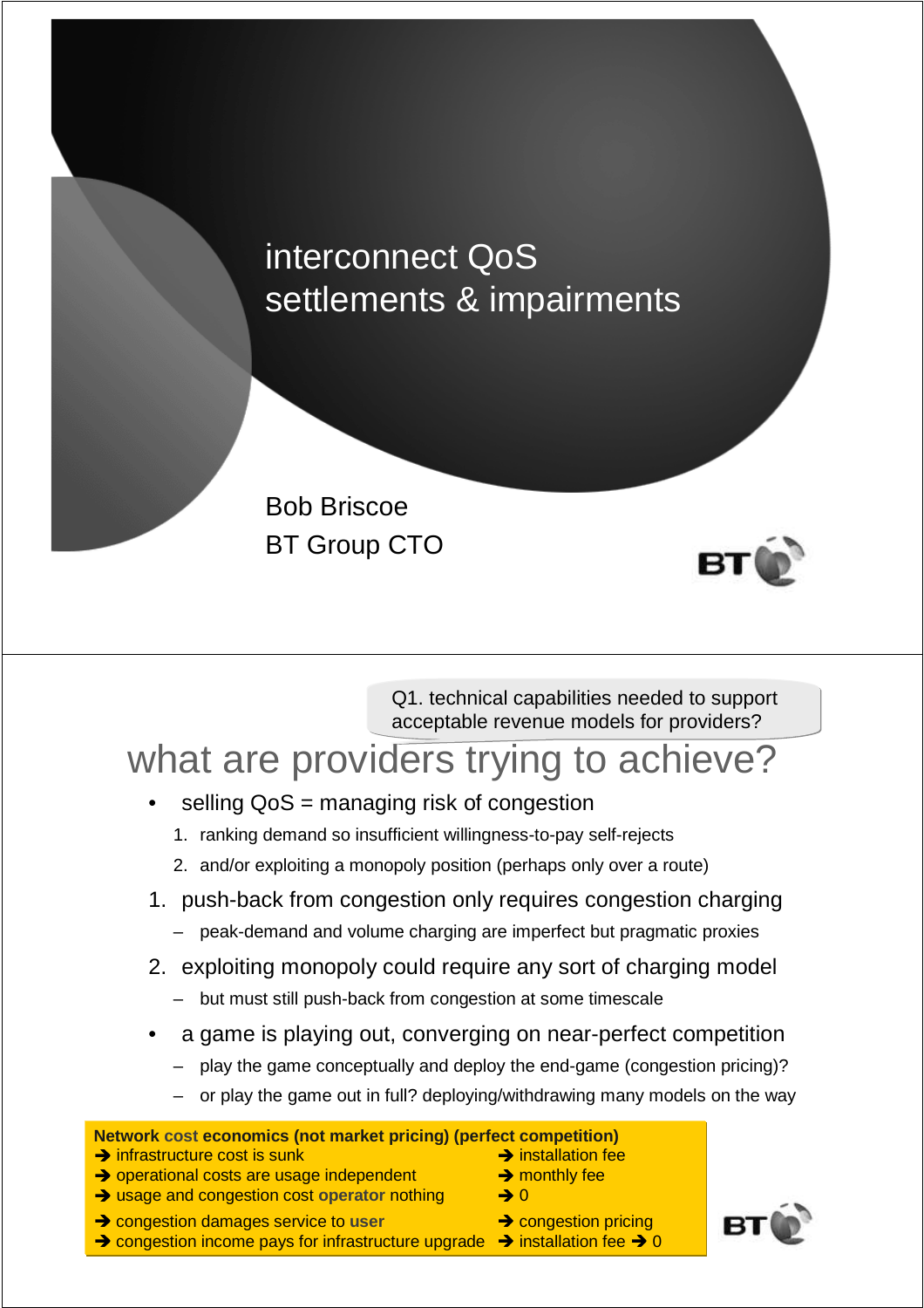# sender or receiver pays? recap

- two part tariff
	- sending domain pays  $C = nX + \lambda O$  to r'cving domain per accounting period
	- *X* is capacity @ price η
	- *Q* is QoS/usage-related (volume, peak demand, congestion) @ price  $λ$
	- both prices relatively fixed
- **usage related price**  $\lambda \ge 0$  **(safe against 'denial of funds')** 
	- any receiver contribution to usage through end to end clearinghouse
	- or bias fixed charges against receiving domain to compensate



Q1. technical capabilities needed to support acceptable revenue models for providers?

## first step: allow evolution of model



decouple  $Q_{ab}$  from  $Q_{bd}$ 

- e.g  $Q_{ab}$  is volume
- $Q_{bd}$  is congestion

• common denominator is money

– Profit attributable to flow,  $\Pi_b = \lambda_{ab}Q_{ab} - \lambda_{bd}Q_{bd}$ 

bulk pricing sufficient

each price for rest of path from boundary to **destination** 

- price effects localised
- contracts localised
- self-regulating, avoiding inter-carrier compensat'n (ICC) regulation
- global standards unnecessary

weak form: separate price for each subset of routes (e.g. all  $\mathsf{N_d}\!)$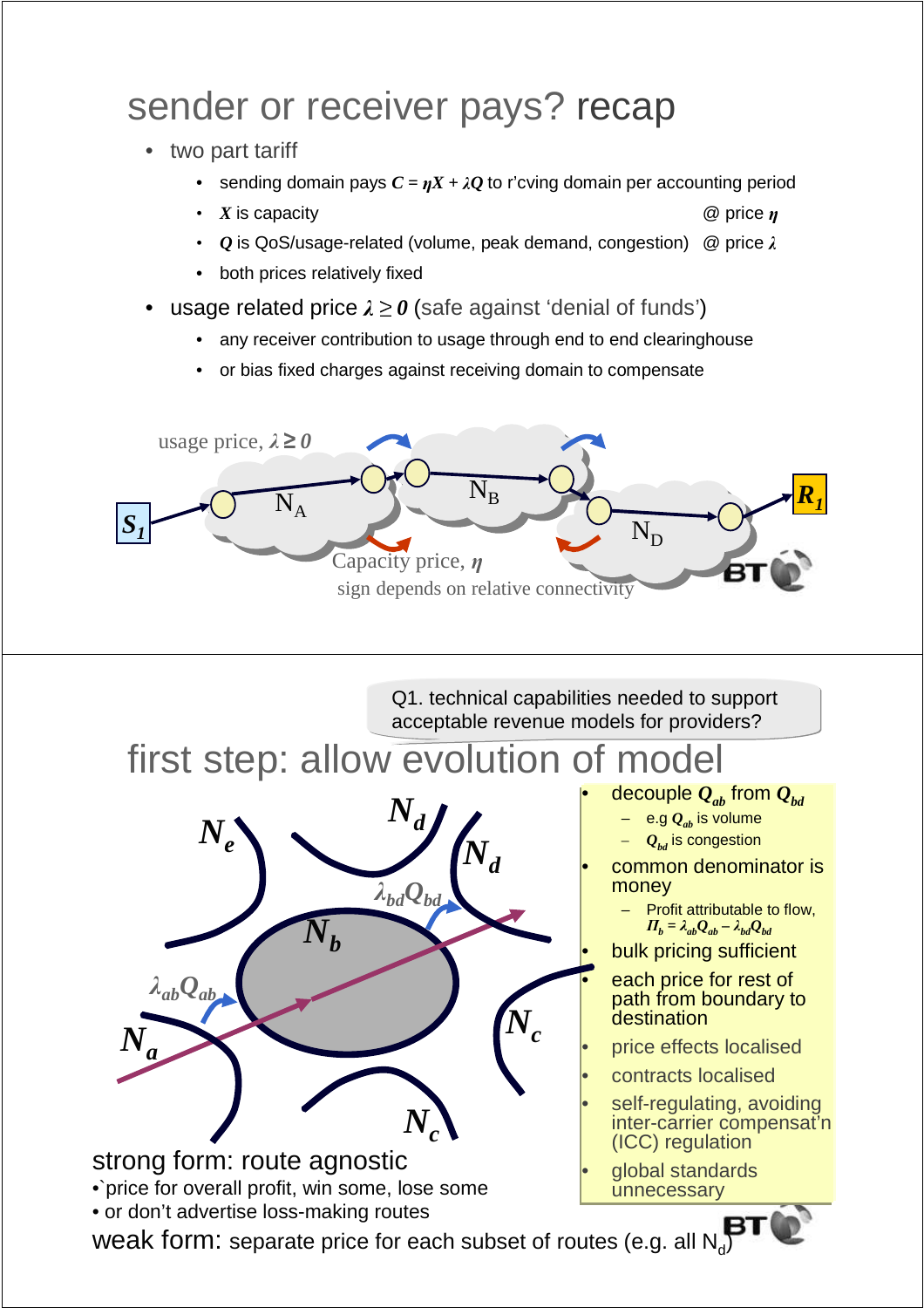Q2. Constraints on pairwise agreements to support concatenated service?

#### minimum interconnect requirements (a)

- A2a) confine retail complexity to a higher layer e2e market
	- sender/receiver re-apportionment
	- roaming
- otherwise locks-in to single model for all interconnect
	- sufficient condition: interconnect contracts strictly bilateral (pairwise)



Q2. Constraints on pairwise agreements to support concatenated service?

minimum interconnect requirements (b)

- A2b) congestion pricing sufficient
	- can synthesise any QoS at edge, from congestion (ECN) pricing
	- simple, bulk, passive replacement for traffic policing
	- pushes back congestion upstream (cf. TCP)
- need longer slot to explain
	- simple, but unfamiliar territory for many
		- (cf 95<sup>th</sup> percentile peak demand or time of day volume pricing)
	- subject of IP QoS research since 1997
	- recently solved outstanding problems (to be proven)
		- direction of control (including routing/traffic engineering)
		- avoiding dynamic pricing in retail market

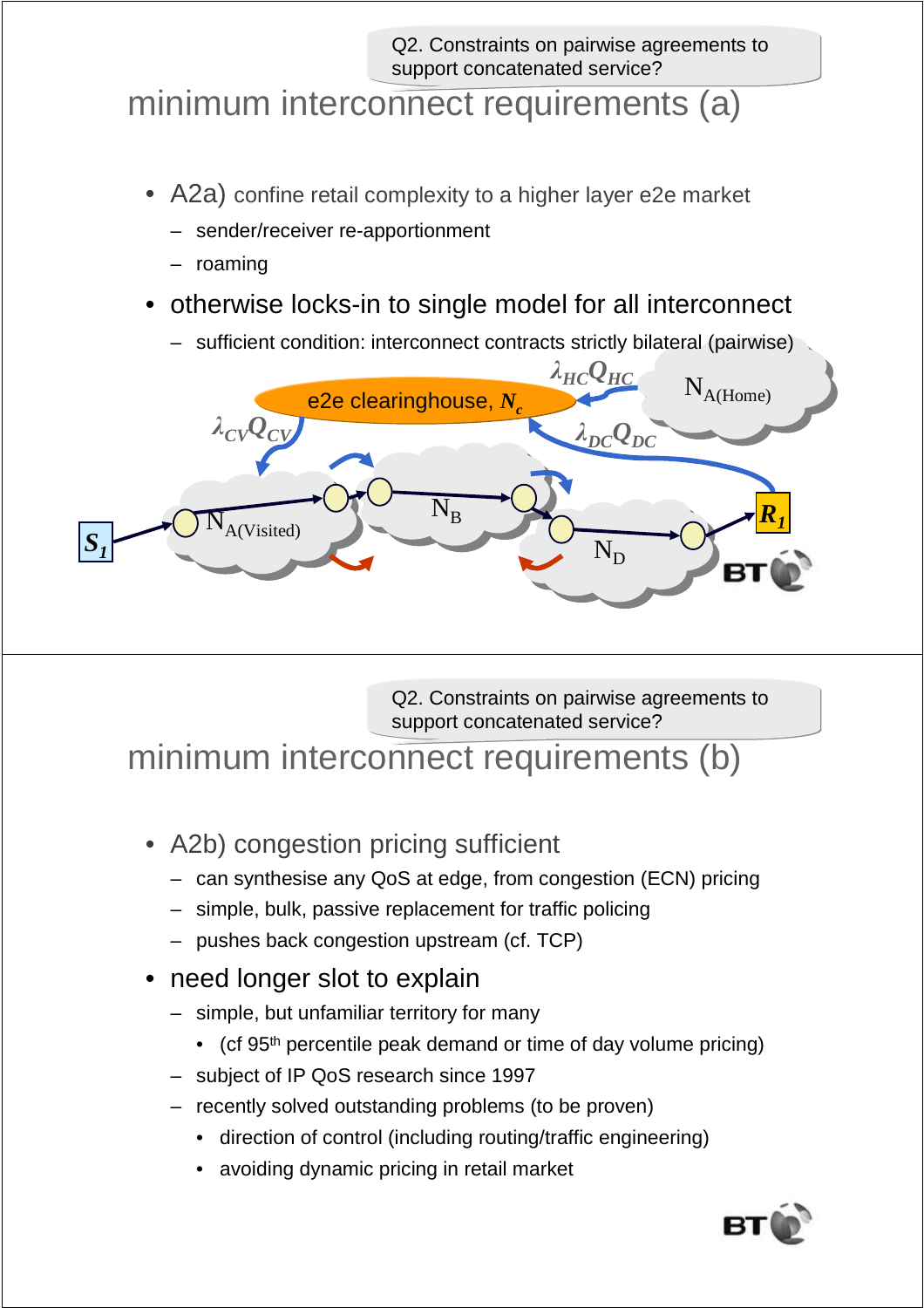## interconnect QoS settlements – summary

• single model for end-game: congestion pricing



interconnect QoS – settlements agreeing an industry model

- scope: the usage/QoS part of tariffs
- if we don't agree a layered industry model
	- it will cost us all hugely more to handle the mess
- alternatives within a single model:
	- only sender pays throughout network layer?
	- approx equal sender-receiver contribution throughout network layer?
- forum to agree this industry model?